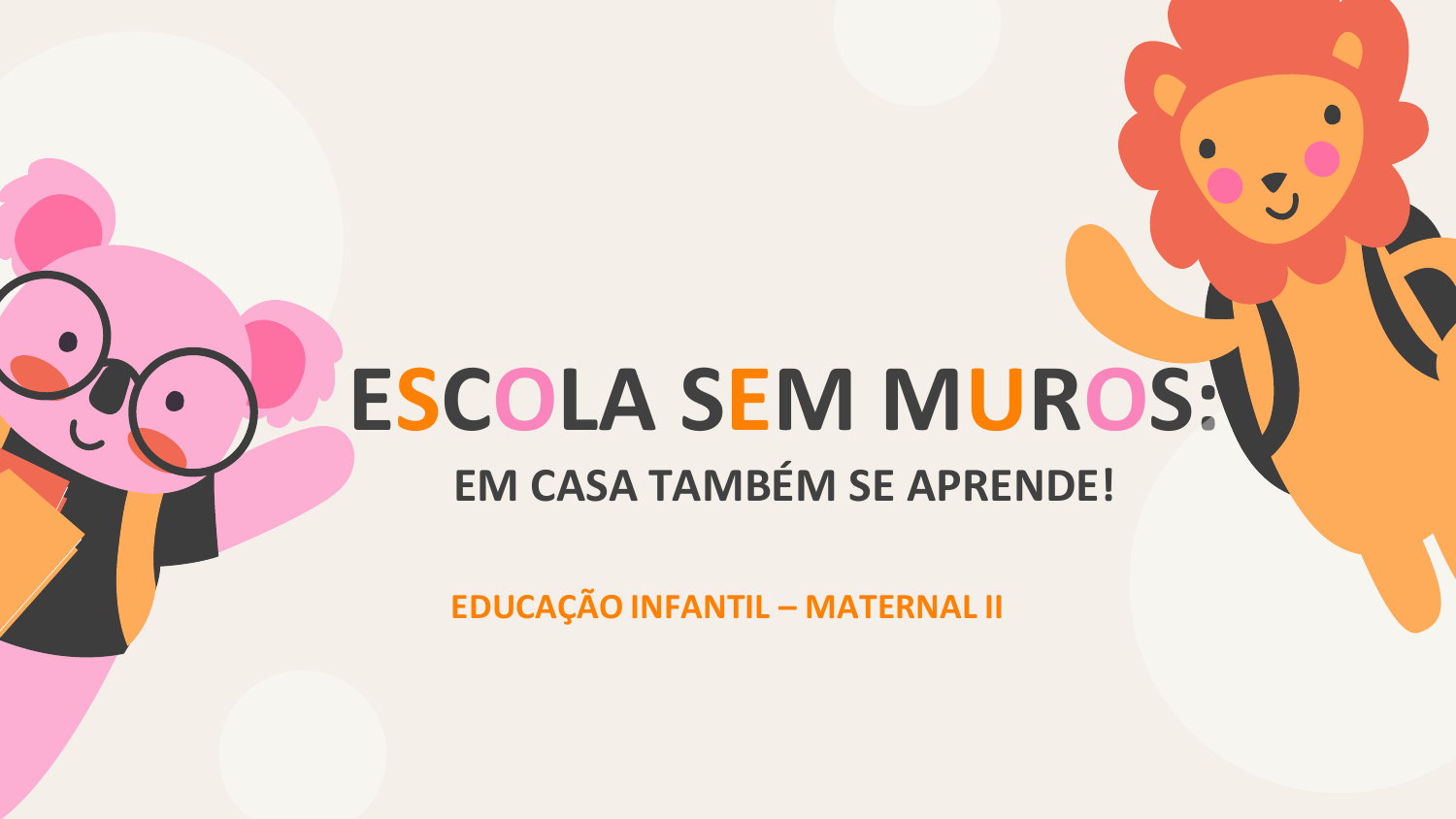- **NÍVEL:** MATERNAL II
- **CAMPO DE EXPERIÊNCIA:** ESPAÇOS, TEMPOS, QUANTIDADES, RELAÇÕES E TRANSFORMAÇÕES.
- **HABILIDADE:** IDENTIFICAR NO MEIO NATURAL E SOCIAL AS FORMAS GEOMÉTRICAS.
- **ATIVIDADE:**

**TESOURO ESCONDIDO**: PROCURAR PELOS CÔMODOS DA CASA, JUNTO COM O RESPONSÁVEL (PAI, MÃE, TIA, IRMÃO OU IRMÃ ADULTOS, PRIMO, ETC), OBJETOS REDONDOS, COMO TAMPAS DE PANELAS, TAMPAS PLÁSTICAS OU DE OUTRO MATERIAL, DE TAMANHOS DIFERENTES, EXEMPLOS: TAMPAS DE GARRAFA PET, DE AMACIANTE, DE GARRAFA DE SUCO, DE LATAS, CD RISCADO, ENFIM, QUALQUER OBJETO REDONDO.